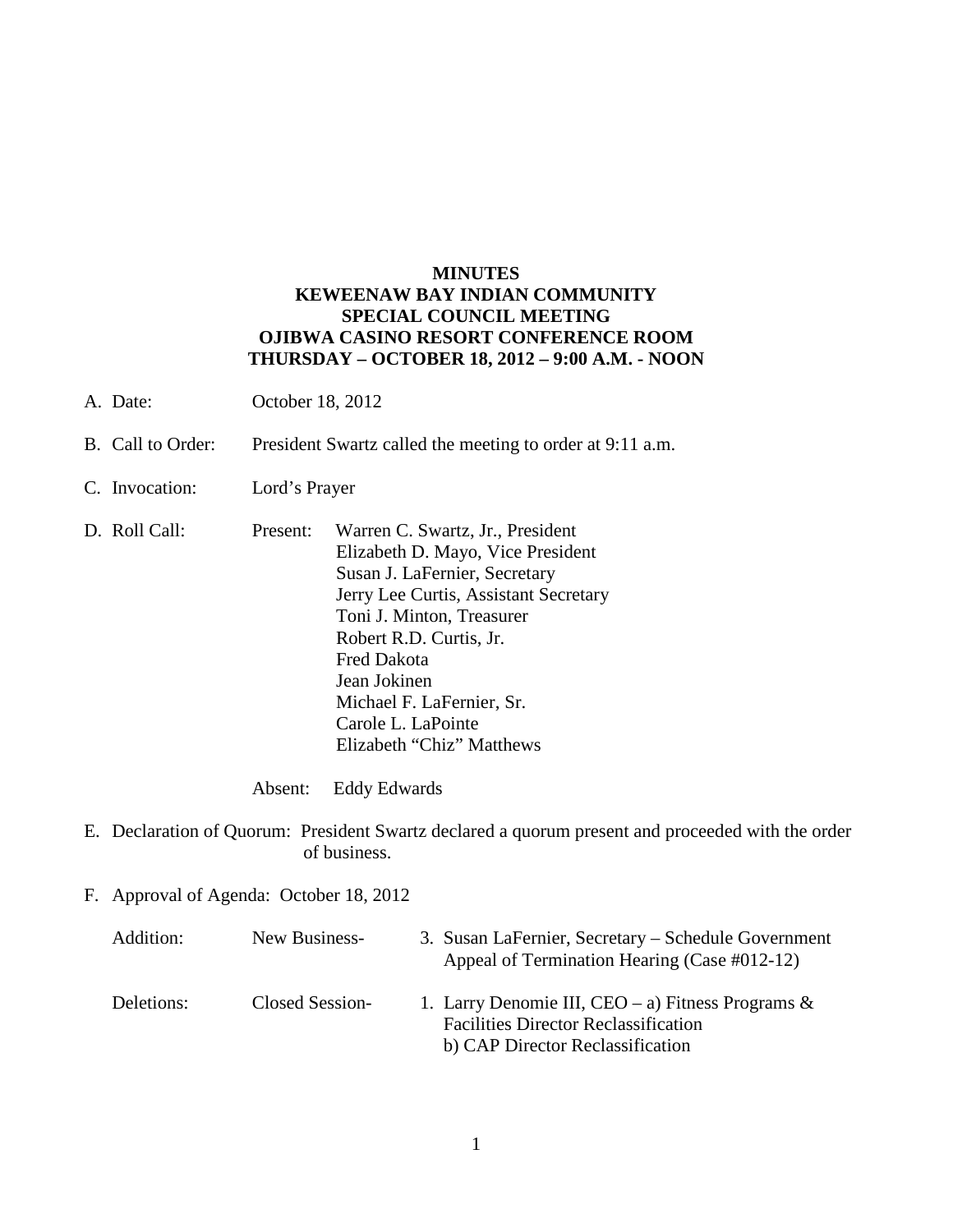**MOTION MADE BY ELIZABETH D. MAYO TO APPROVE THE AGENDA WITH THE CHANGES. SUPPORTED BY MICHAEL F. LAFERNIER, SR. TEN IN FAVOR (Elizabeth D. Mayo, Susan J. LaFernier, Jerry Lee Curtis, Toni J. Minton, Robert R.D. Curtis, Jr., Fred Dakota, Jean Jokinen, Michael F. LaFernier, Sr., Carole L. LaPointe, Elizabeth "Chiz" Matthews), OPPOSED - 0, ABSTAINING - 0, ONE ABSENT (Eddy Edwards), MOTION CARRIED.**

- G. For Your Information:
	- 1. VOIGT Intertribal Task Force Meeting Minutes September 5, 2012 Odanah, WI
	- 2. Pines Convenience Center I.H.S. Survey Report July 31, 2012 to evaluate existing food safety and the environmental health and safety conditions
- H. New Business:
	- 1. Diana Chaudier, Election Board Chair Election Board Alternate Selection (1) from 13 applicants

The Council selected four applicants that are not employed and drew a name. Don Carlson will serve as the alternate for the elections.

- 2. Larry Denomie III, CEO
	- a) Youth Programs Coordinator Job Description
	- b) Fitness Programs & Facilities Director Job Description

The Council discussed the separation of duties for the Youth and Fitness programs. A Coordinator will be assigned for each program. The two positions will coordinate with each other for use of the facility.

**MOTION MADE BY ELIZABETH D. MAYO TO APPROVE THE FITNESS PROGRAMS AND FACILITIES DIRECTOR AND YOUTH PROGRAMS COORDINATOR JOB POSITIONS AND TO POST THE YOUTH PROGRAMS COORDINATOR POSITION. SUPPORTED BY MICHAEL F. LAFERNIER, SR. NINE IN FAVOR (Elizabeth D. Mayo, Susan J. LaFernier, Jerry Lee Curtis, Toni J. Minton, Fred Dakota, Jean Jokinen, Michael F. LaFernier, Sr., Carole L. LaPointe, Elizabeth "Chiz" Matthews), OPPOSED - 0, ONE ABSTAINING (Robert R.D. Curtis, Jr.), ONE ABSENT (Eddy Edwards), MOTION CARRIED.**

c) Weekly Update

Discussion Turkey/Hams for Thanksgiving and Christmas: Consensus to give out cards which will be taxed for turkeys and hams.

**Break: 10:07 – 10:26 a.m.**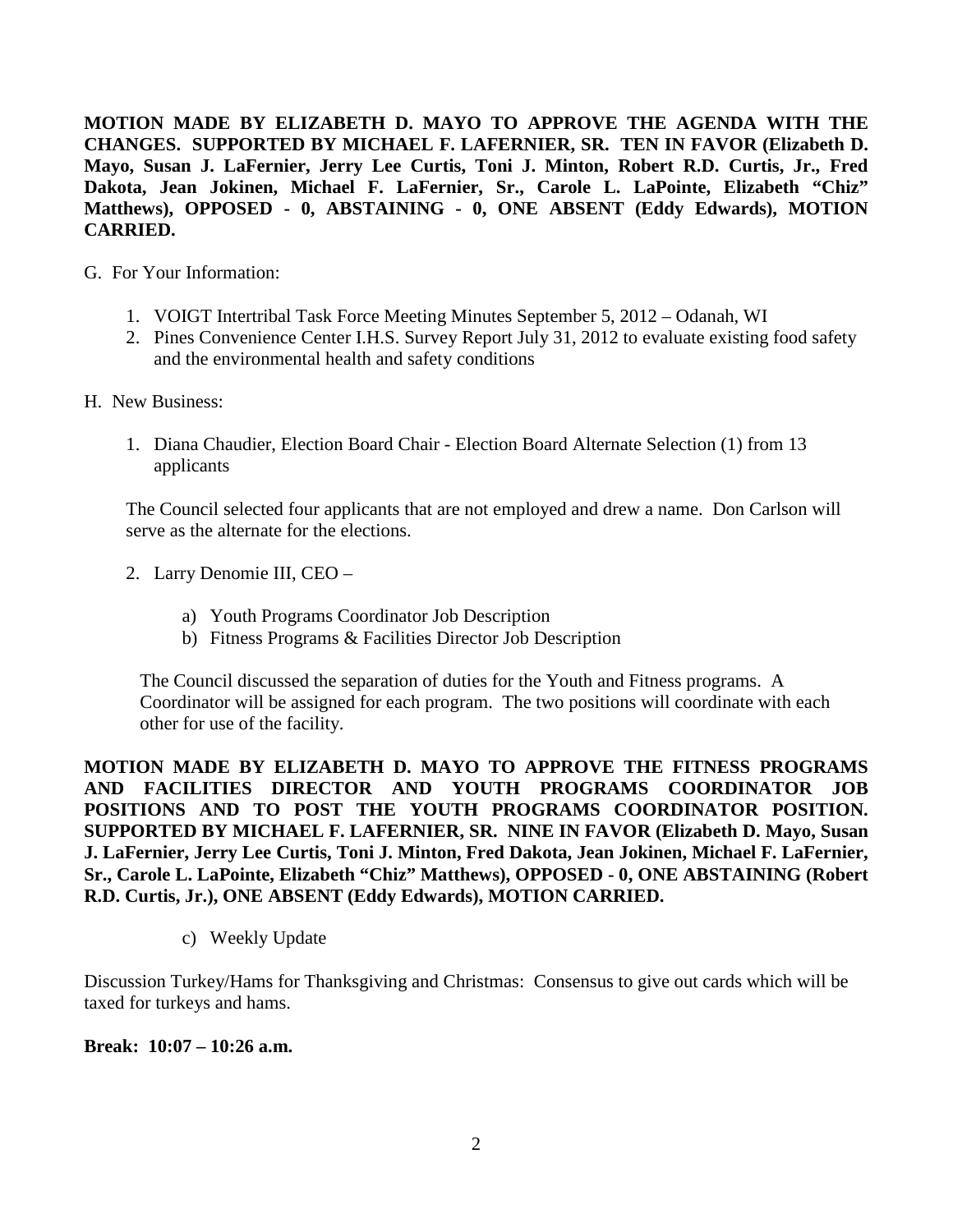- 3. Susan LaFernier, Secretary Schedule Government Appeal of Termination Hearing (Case #012-12) – The Hearing is scheduled for November 1, 2012 at 10:00 a.m.
- I. Closed Session:
	- 1. Pauline Spruce Tribal Attorney Applicants
	- 2. Larry Denomie III, CEO U.S. Oil Retailer Supply Agreement
	- 3. Heather Chapman, Assistant Tribal Attorney Joseph O'Leary Special Tribal Prosecuting Attorney Agreement
	- 4. Chris Chosa, THPO Director/Gary Loonsfoot, Jr., Language Coordinator Earl Otchingwanigan Services Agreement
	- 5. Bruce LaPointe, Project Manager Larson Well Drilling, LLC Construction Agreement FY2012

**MOTION MADE BY MICHAEL F. LAFERNIER, SR. TO GO INTO CLOSED SESSION AT 10:29 A.M. SUPPORTED BY CAROLE L. LAPOINTE. SEVEN IN FAVOR (Susan J. LaFernier, Jerry Lee Curtis, Toni J. Minton, Robert R.D. Curtis, Jr., Michael F. LaFernier, Sr., Carole L. LaPointe, Elizabeth "Chiz" Matthews), THREE OPPOSED (Elizabeth D. Mayo, Fred Dakota, Jean Jokinen), ABSTAINING - 0, ONE ABSENT (Eddy Edwards), MOTION CARRIED.**

**MOTION MADE BY ELIZABETH D. MAYO TO GO INTO OPEN SESSION AT 11:38 A.M. SUPPORTED BY ROBERT R.D. CURTIS, JR. TEN IN FAVOR (Elizabeth D. Mayo, Susan J. LaFernier, Jerry Lee Curtis, Toni J. Minton, Robert R.D. Curtis, Jr., Fred Dakota, Jean Jokinen, Michael F. LaFernier, Sr., Carole L. LaPointe, Elizabeth "Chiz" Matthews), OPPOSED - 0, ABSTAINING - 0, ONE ABSENT (Eddy Edwards), MOTION CARRIED.**

Tribal Attorney Applicants -

**MOTION MADE BY JEAN JOKINEN TO INTERVIEW ALL SEVEN APPLICANTS FOR TRIBAL ATTORNEY. SUPPORTED BY ROBERT R.D. CURTIS, JR. TWO IN FAVOR (Robert R.D. Curtis, Jr., Jean Jokinen), SEVEN OPPOSED (Elizabeth D. Mayo, Susan J. LaFernier, Jerry Lee Curtis, Toni J. Minton, Fred Dakota, Michael F. LaFernier, Sr., Elizabeth "Chiz" Matthews), ONE ABSTAINING (Carole L. LaPointe), ONE ABSENT (Eddy Edwards), MOTION DEFEATED.**

**MOTION MADE BY ELIZABETH D. MAYO TO INTERVIEW FIVE APPLICANTS AS PRESENTED IN THE PACKET. SUPPORTED BY SUSAN J. LAFERNIER. SEVEN IN FAVOR (Elizabeth D. Mayo, Susan J. LaFernier, Jerry Lee Curtis, Toni J. Minton, Fred Dakota, Michael F. LaFernier, Sr., Elizabeth "Chiz" Matthews), ONE OPPOSED (Jean Jokinen), TWO ABSTAINING (Robert R.D. Curtis, Jr., Carole L. LaPointe), ONE ABSENT (Eddy Edwards), MOTION CARRIED.**